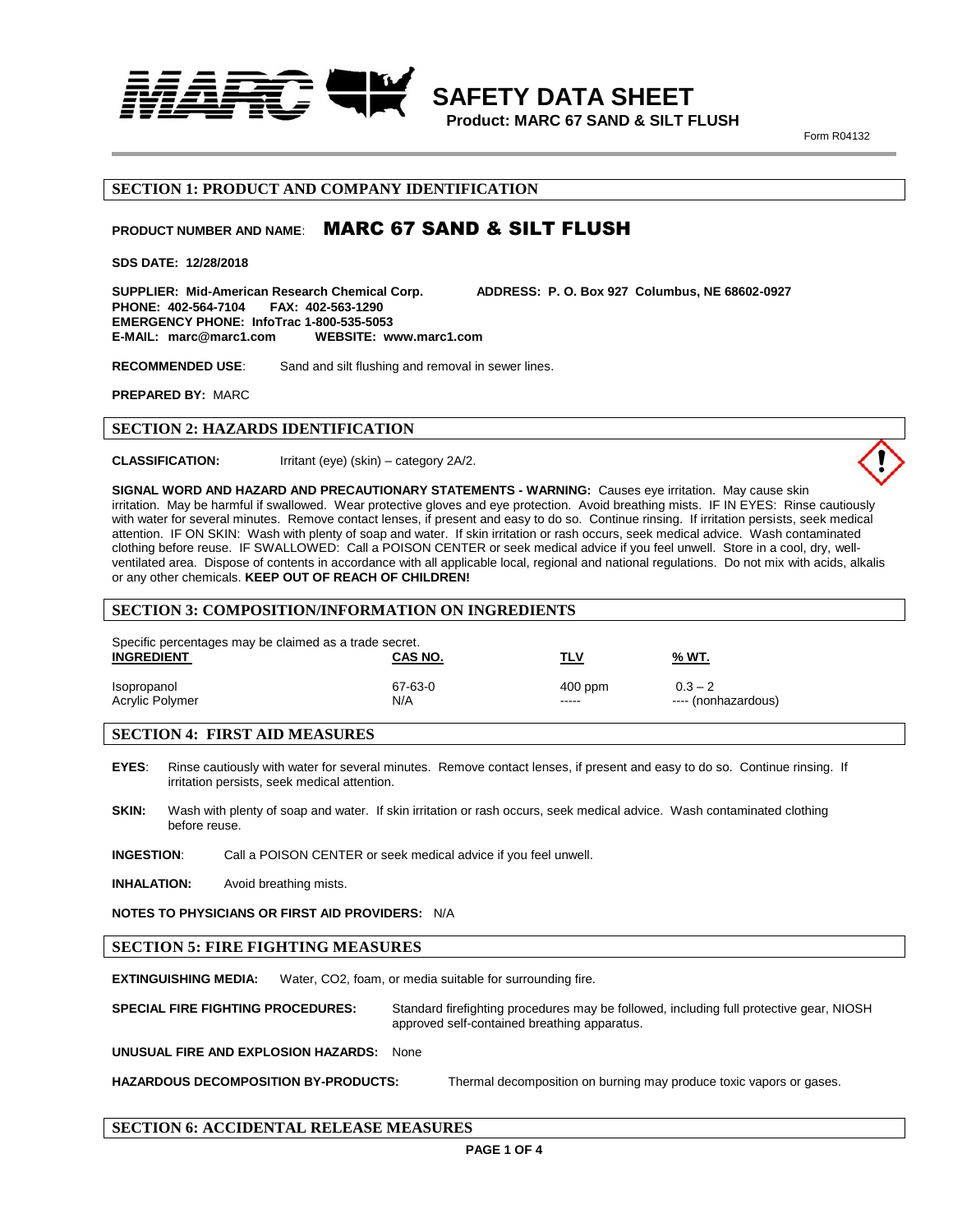$\frac{1}{2}$  **SAFETY DATA SHEET** 

 **Product: MARC 67 SAND & SILT FLUSH Form R04132** 

| <b>EMERGENCY PROCEDURES:</b> | Wear appropriate protective equipment. If possible, contain spill and collect in approved container.<br>Rinse affected area thoroughly with water Keep product out of storm sewers or waterways. Hold for<br>disposal. |                                                                                                                                                                                                              |
|------------------------------|------------------------------------------------------------------------------------------------------------------------------------------------------------------------------------------------------------------------|--------------------------------------------------------------------------------------------------------------------------------------------------------------------------------------------------------------|
| <b>PROTECTIVE EQUIPMENT:</b> | Use personal protective devices as stated in Section 8.                                                                                                                                                                |                                                                                                                                                                                                              |
|                              |                                                                                                                                                                                                                        | METHODS AND MATERIALS FOR CONTAINMENT AND CLEANUP: Same as emergency procedures. Dispose of in accordance with<br>local, state and Federal regulations. If possible, triple rinse<br>container, and recycle. |

## **SECTION 7: HANDLING AND STORAGE**

**GENERAL HANDLING:** Avoid contact with skin and eyes. Avoid breathing vapor, spray or mist.

**OTHER PRECAUTIONS:** Use only according to label directions. If unsure about safe use, contact your supervisor immediately. **KEEP OUT OF REACH OF CHILDREN! CAREFULLY READ ENTIRE LABEL BEFORE USE!**

**STORAGE:** Store in original container, in cool, dry place with adequate ventilation. Keep container tightly closed when not in use.

# **SECTION 8: EXPOSURE CONTROLS/PERSONAL PROTECTION**

Specific percentages may be claimed as a trade secret.

| INGREDIENT                                                                       | CAS NO.                                                                                                                                                                                                                                                                    | TLV                                                                              |
|----------------------------------------------------------------------------------|----------------------------------------------------------------------------------------------------------------------------------------------------------------------------------------------------------------------------------------------------------------------------|----------------------------------------------------------------------------------|
| Isopropanol                                                                      | 67-63-0                                                                                                                                                                                                                                                                    | $400$ ppm                                                                        |
|                                                                                  |                                                                                                                                                                                                                                                                            |                                                                                  |
| <b>ENGINEERING CONTROLS:</b>                                                     | N/A                                                                                                                                                                                                                                                                        |                                                                                  |
| <b>VENTILATION :</b>                                                             | Local exhaust as necessary.                                                                                                                                                                                                                                                |                                                                                  |
| <b>RESPIRATORY PROTECTION:</b>                                                   | Not expected to be necessary under normal conditions of use. Where exposure cannot be<br>adequately controlled by general or local ventilation, use appropriate respiratory protection to<br>prevent over exposure. An approved dust/mist respirator would be recommended. |                                                                                  |
| <b>EYE PROTECTION:</b>                                                           | Chemical resistant goggles or face shield.                                                                                                                                                                                                                                 |                                                                                  |
| <b>SKIN PROTECTION/PROTECTIVE GLOVES:</b><br>Water impervious (Latex, Neoprene). |                                                                                                                                                                                                                                                                            |                                                                                  |
| OTHER PROTECTIVE CLOTHING OR EQUIPMENT:                                          | Not required.                                                                                                                                                                                                                                                              |                                                                                  |
| <b>WORK HYGIENIC PRACTICES:</b>                                                  | Good housekeeping practices apply. Wash thoroughly after handling.                                                                                                                                                                                                         | Follow OSHA mandated procedures Never eat or smoke while working with chemicals. |

## **SECTION 9: PHYSICAL AND CHEMICAL PROPERTIES**

| <b>APPEARANCE-</b>              |                   |
|---------------------------------|-------------------|
| <b>PHYSICAL STATE/COLOR:</b>    | Colorless/thick   |
| ODOR:                           | None              |
| <b>SOLUBILITY IN WATER:</b>     | Complete          |
| <b>SPECIFIC GRAVITY:</b>        | 1.0               |
| <b>MELTING/FREEZING POINT:</b>  | $32^{\circ}F$     |
| <b>BOILING POINT:</b>           | $212^{\circ}F$    |
| pH:                             | $7 - 8$           |
| <b>FLASH POINT/METHOD USED:</b> | None. Closed cup. |
| <b>EVAPORATION RATE:</b>        | 1.0               |
| <b>FLAMMABILITY LIMITS:</b>     | None              |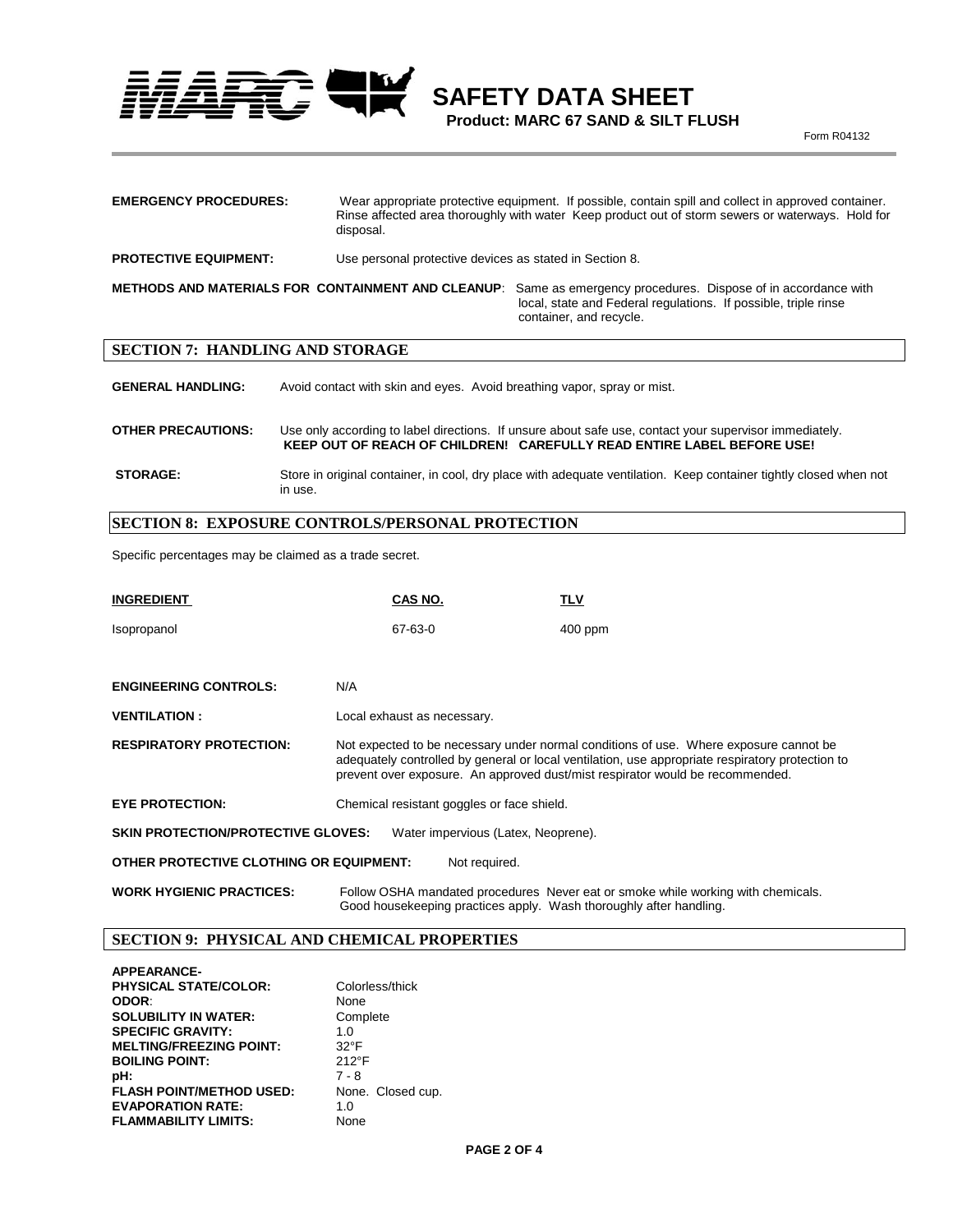

**Product: MARC 67 SAND & SILT FLUSH** 

**Form R04132** 

| <b>VAPOR PRESSURE (mmHg):</b><br>VAPOR DENSITY (AIR = 1):                                                             | N/D<br>>1.0                      |  |
|-----------------------------------------------------------------------------------------------------------------------|----------------------------------|--|
| <b>PARTITION COEFFICIENT,</b>                                                                                         |                                  |  |
| n-OCTANOL/WATER:<br><b>AUTO-IGNITION TEMPERATURE:</b>                                                                 | N/A<br>None                      |  |
| <b>DECOMPOSITION TEMPERATURE:</b>                                                                                     | N/A                              |  |
| <b>VISCOSITY:</b>                                                                                                     | Thick                            |  |
| <b>SECTION 10: STABILITY AND REACTIVITY</b>                                                                           |                                  |  |
| <b>REACTIVITY:</b><br>Stable                                                                                          |                                  |  |
| <b>STABILITY:</b><br>Stable                                                                                           |                                  |  |
| <b>CONDITIONS TO AVOID:</b><br>Excessive heat.                                                                        |                                  |  |
| INCOMPATIBILITY (MATERIAL TO AVOID):                                                                                  | Do not mix with other chemicals. |  |
| <b>HAZARDOUS DECOMPOSITION OR BY-PRODUCTS:</b><br>Thermal decomposition on burning may produce toxic vapors or gases. |                                  |  |
| HAZARDOUS POLYMERIZATION: Will not occur.<br><b>CONDITIONS TO AVOID (POLYMERIZATION): None known.</b>                 |                                  |  |
| SECTION 11: TOXICOLOGICAL INFORMATION                                                                                 |                                  |  |
| EYES:<br>May cause irritation or burning sensation.                                                                   |                                  |  |
| SKIN:<br>May cause irritation.                                                                                        |                                  |  |
| <b>INGESTION:</b><br>May be harmful if swallowed.                                                                     |                                  |  |
| <b>INHALATION:</b><br>N/A                                                                                             |                                  |  |
| <b>ACUTE HEALTH HAZARDS:</b><br>May be harmful if swallowed. Eye and skin irritant.                                   |                                  |  |
| <b>CHRONIC HEALTH HAZARDS:</b>                                                                                        | None known.                      |  |
| <b>MEDICAL CONDITIONS GENERALLY AGGRAVATED BY EXPOSURE:</b><br>None known.                                            |                                  |  |
| <b>CARCINOGENICITY:</b><br>No.                                                                                        |                                  |  |
| <b>TOXICITY TO ANIMALS:</b><br>Not applicable.                                                                        |                                  |  |
| <b>SECTION 12: ECOLOGICAL INFORMATION</b>                                                                             |                                  |  |
| <b>TOXICITY:</b><br>Minimal.                                                                                          |                                  |  |
| <b>DEGRADABILITY:</b><br>Yes.                                                                                         |                                  |  |
|                                                                                                                       |                                  |  |
| <b>SECTION 13: DISPOSAL CONSIDERATIONS</b>                                                                            |                                  |  |
|                                                                                                                       |                                  |  |

**WASTE DISPOSAL METHOD:** Dispose of in accordance with local, state and Federal regulations. If possible, triple rinse container, and recycle.

# **SECTION 14: TRANSPORT INFORMATION**

### **U.S. DEPARTMENT OF TRANSPORTATION (for ground/non-bulk containers)**